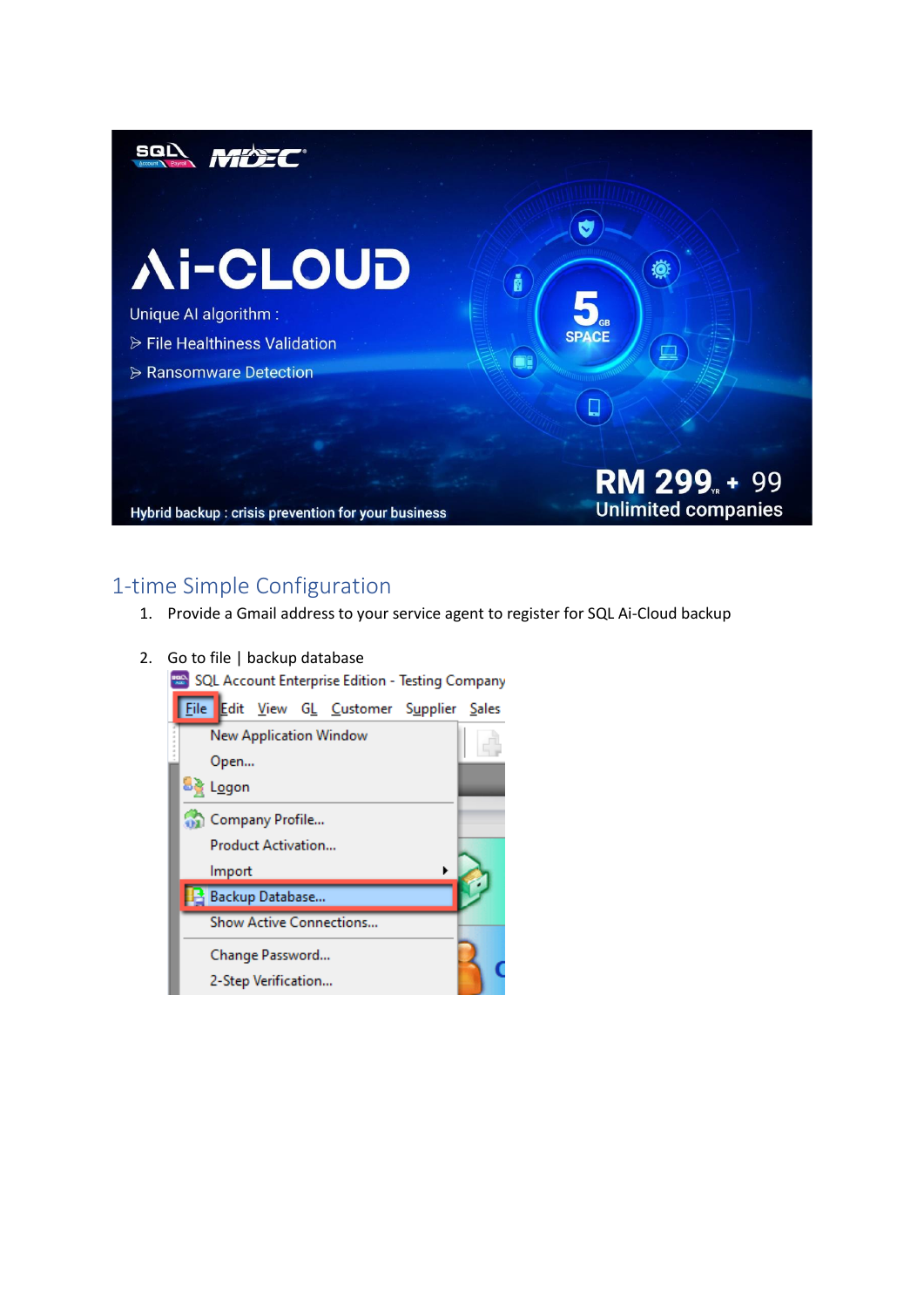3. Add a Local Backup directory

| Backup Database - Testing Company  | ×                 |
|------------------------------------|-------------------|
| On<br>Compress Backup File         |                   |
|                                    | Backup            |
| Backup to                          | $\ddot{}$         |
|                                    | Add Local Storage |
|                                    | Add Cloud Storage |
|                                    | Reset             |
| <no data="" display="" to=""></no> |                   |
|                                    |                   |
|                                    |                   |
|                                    |                   |
|                                    |                   |

4. Add Cloud Gmail that you registered with your service agent

| ×                 |
|-------------------|
| Backup            |
|                   |
| Add Local Storage |
| Add Cloud Storage |
| Reset             |
|                   |
|                   |
|                   |
|                   |
|                   |
|                   |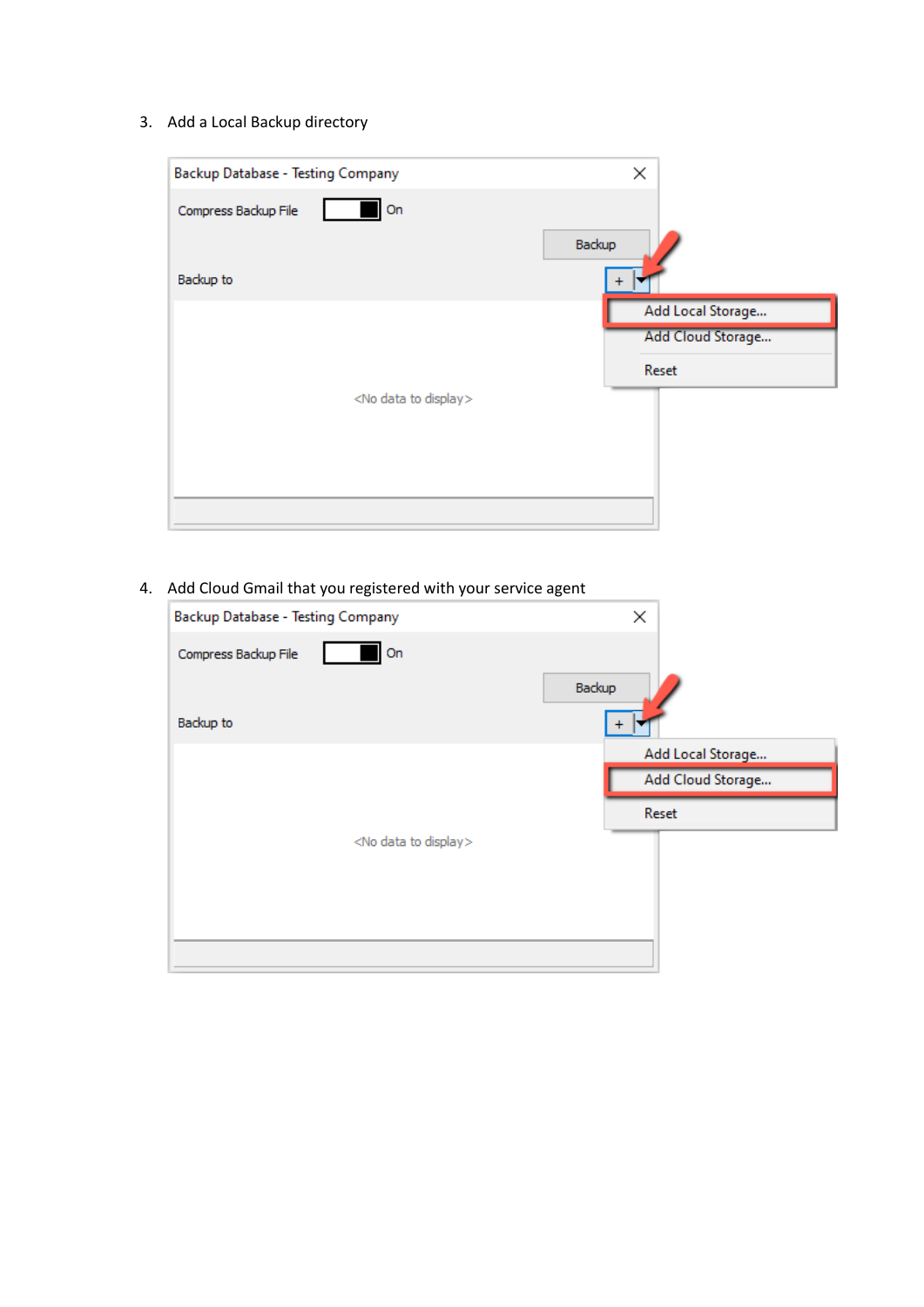#### 5. Click on Log in



6. Click Login with Google

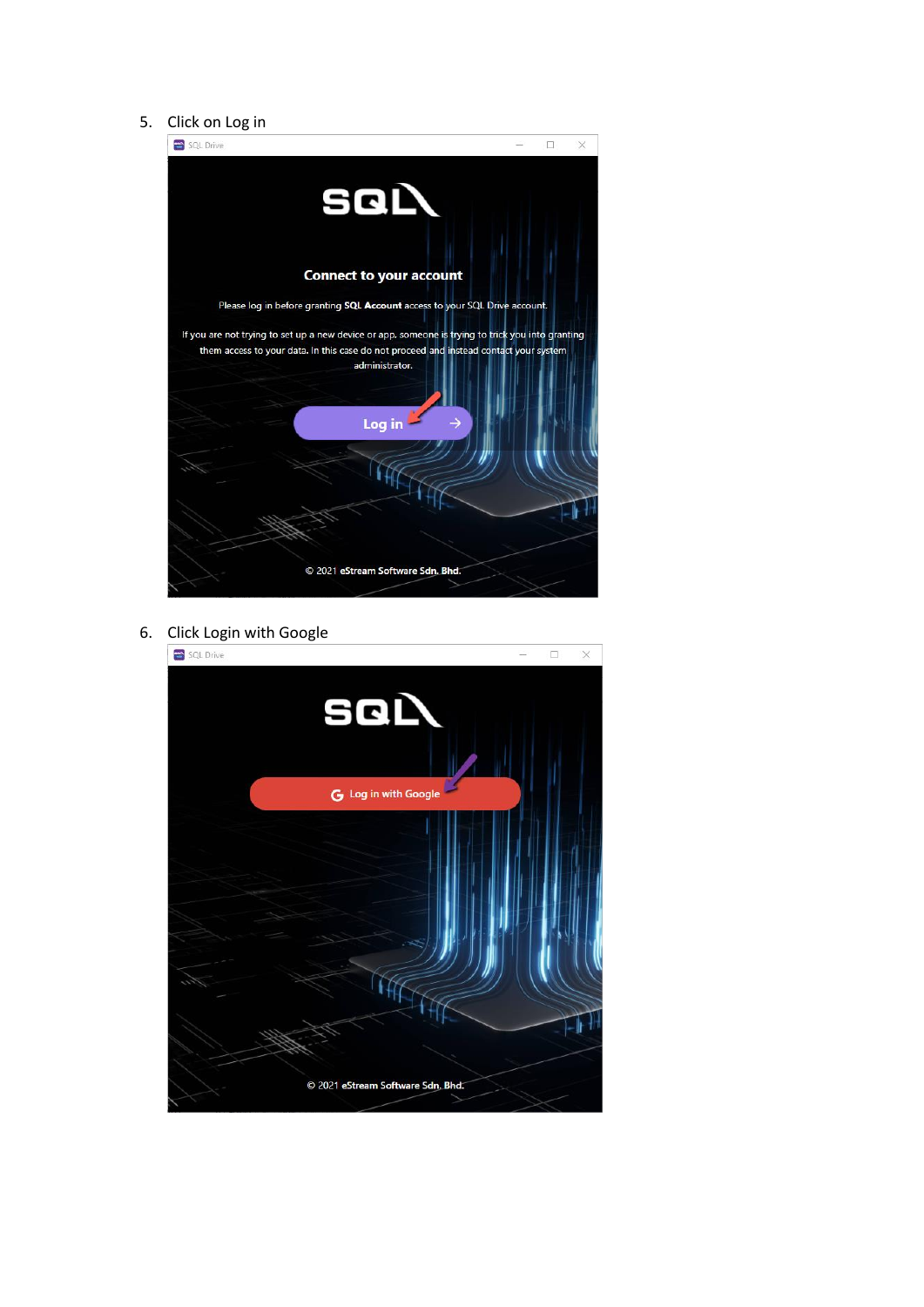7. Insert the registered gmail & click on next, insert your gmail password, next



- 8. Click on Grant Access
- 9. Once both local and cloud storage have been configured, click backup to begin the backup process, and the system will automatically evaluate the file's healthiness.

|           |   | Backup Database - Testing Company |        | ×               |
|-----------|---|-----------------------------------|--------|-----------------|
|           |   | On<br>Compress Backup File        | Backup |                 |
| Backup to |   |                                   |        | $+$             |
| ✓         | o | D:\Backup                         |        | $\Box$ $\times$ |
| ⊵         | ٥ | Cloud Drive                       |        | $\circ x$       |
|           |   |                                   |        |                 |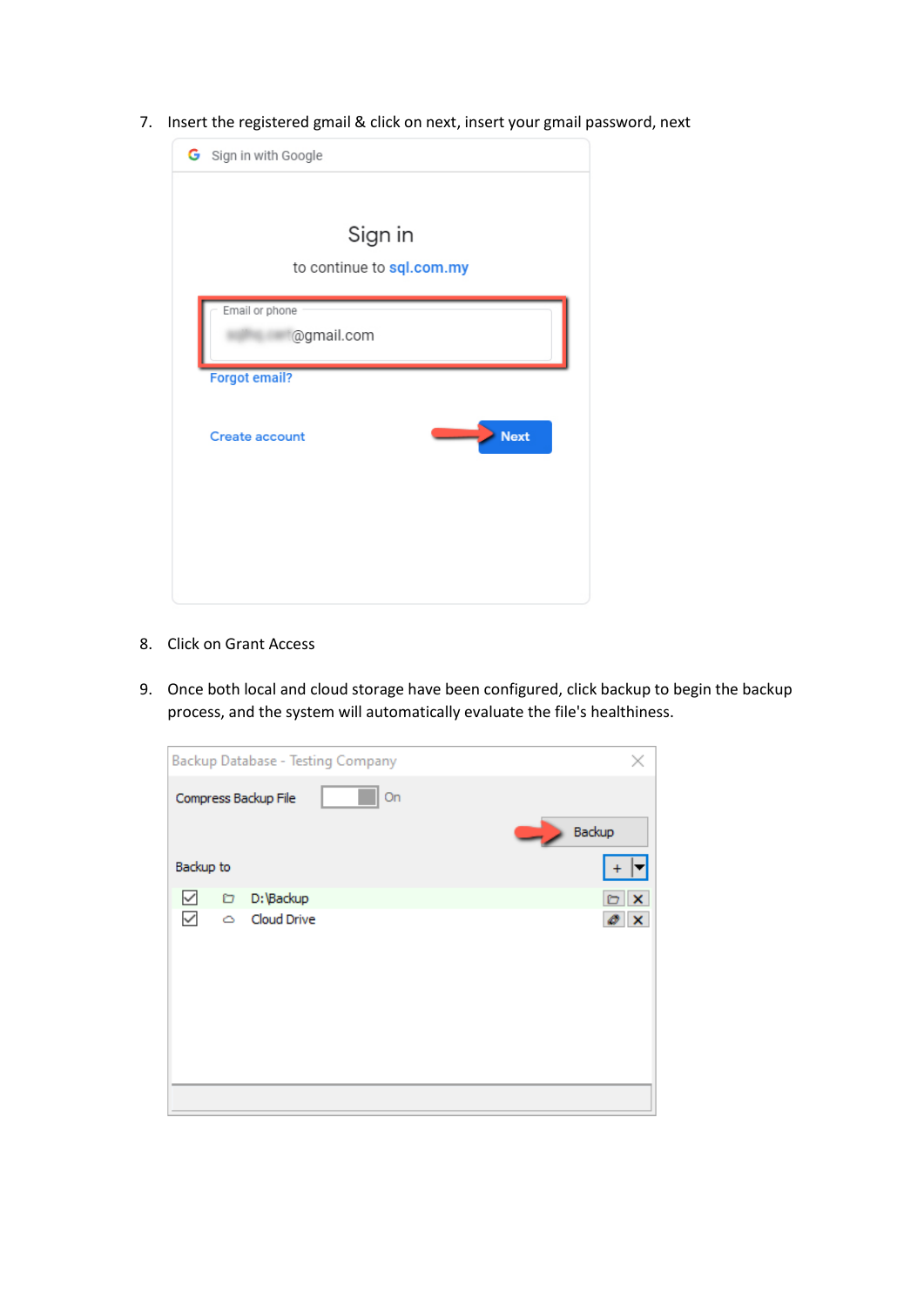10. Once the backup is complete, the system will prompt done, or an error will appear if ransomware is detected. Once the backup is complete, it will also immediately sync onto SQL Ai-Cloud.

| SQL Account Enterprise Edition - Testing Company [2021] |  |
|---------------------------------------------------------|--|
| Done.                                                   |  |
| ок                                                      |  |

11. You can also click on the memo to see the backup log file

| Backup Database - Testing Company                   | ×                                                                                                                                                                                                |
|-----------------------------------------------------|--------------------------------------------------------------------------------------------------------------------------------------------------------------------------------------------------|
| Compress Backup File<br>On                          |                                                                                                                                                                                                  |
|                                                     | Backup                                                                                                                                                                                           |
| Backup to                                           | $+$                                                                                                                                                                                              |
| 00:00:00 - Backup                                   | $A$ ]                                                                                                                                                                                            |
| 00:00:00 - Compress                                 | 1,769,310 bytes archived<br>۸                                                                                                                                                                    |
| ✓<br>00:00:00 - D: Backup<br>n                      | 1,834,840 bytes archived                                                                                                                                                                         |
| $\checkmark$<br>$00:00:01 - \circlearrowright$<br>٥ | 1,900,370 bytes archived<br>1,965,900 bytes archived<br>2,031,430 bytes archived<br>2,096,960 bytes archived<br>2,162,490 bytes archived<br>2,228,020 bytes archived<br>2,293,550 bytes archived |
|                                                     | 2,359,080 bytes archived<br>2,384,896 bytes archived                                                                                                                                             |
| 00:00:02                                            | $\,<$                                                                                                                                                                                            |
|                                                     | Close<br>пÎ.                                                                                                                                                                                     |

# How to restore from Cloud?

if you need to set up a new computer for whatever reason, and you want to restore your backup file from the cloud. It's simple to do as follows: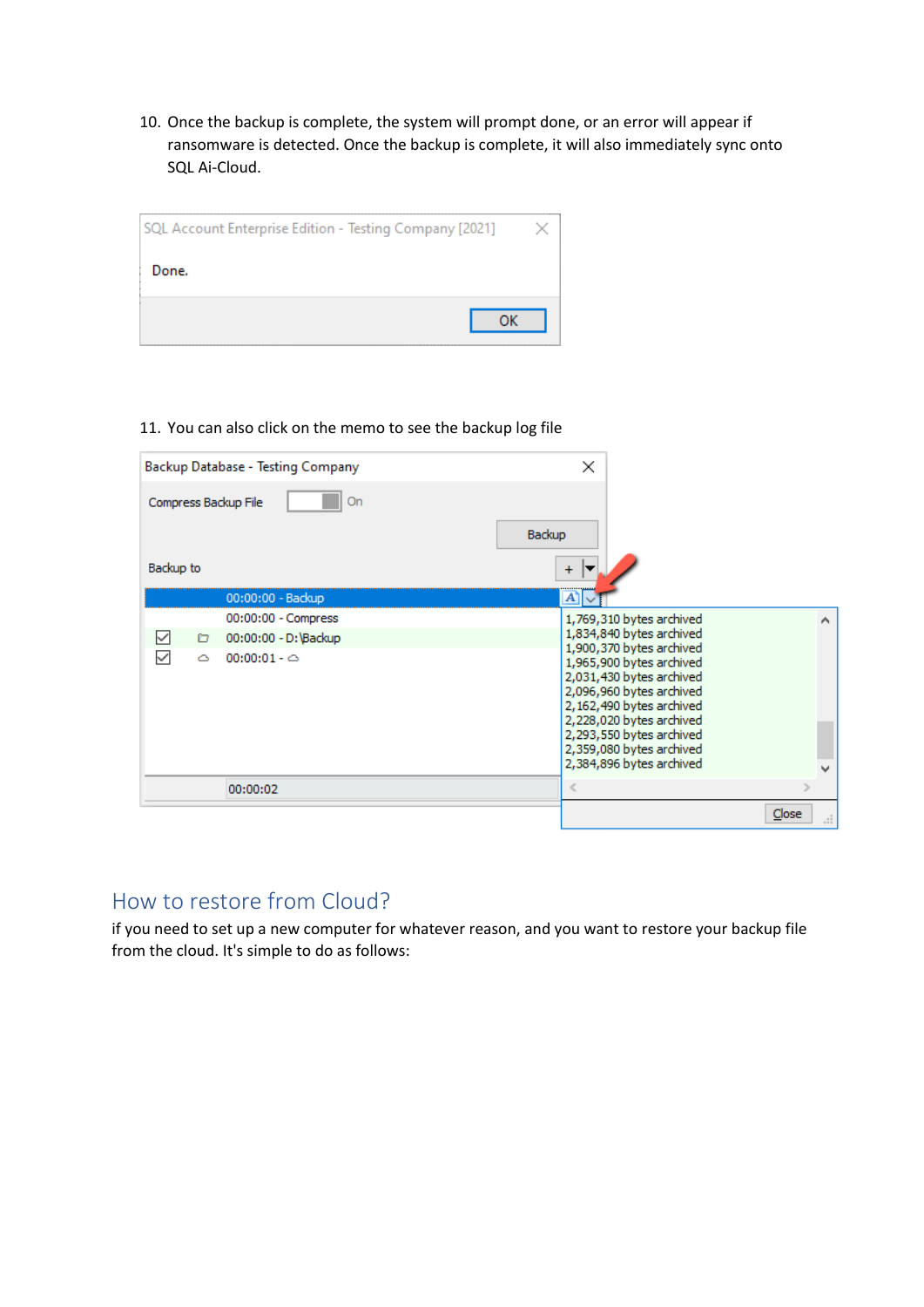1. Click on the 3-dot button in the log-on screen



#### 2. Click on this to restore from cloud

| SQL Account - SQL Account Database    |                                                                               | $\times$ |
|---------------------------------------|-------------------------------------------------------------------------------|----------|
| <b>SQL Account Database</b>           |                                                                               |          |
| <b>Housekeeping</b>                   | <b>DCF Database</b>                                                           |          |
| Backup<br><b>Restore</b><br>△ Restore | <b>Testing Company</b><br>Remark: 2021<br>Version: 185<br><b>ACC-0223,FDB</b> |          |
| <b>Management</b>                     |                                                                               |          |
| <b>Create New Database</b>            |                                                                               |          |
| <b>Create Sample Database</b>         |                                                                               |          |
| <b>Find Database</b>                  |                                                                               |          |
| <b>Add Database Link</b>              |                                                                               |          |
| <b>Back to Database Group</b>         |                                                                               |          |
|                                       |                                                                               |          |
|                                       |                                                                               |          |
|                                       | C:\eStream\SQLAccounting\Share\test.DCF                                       |          |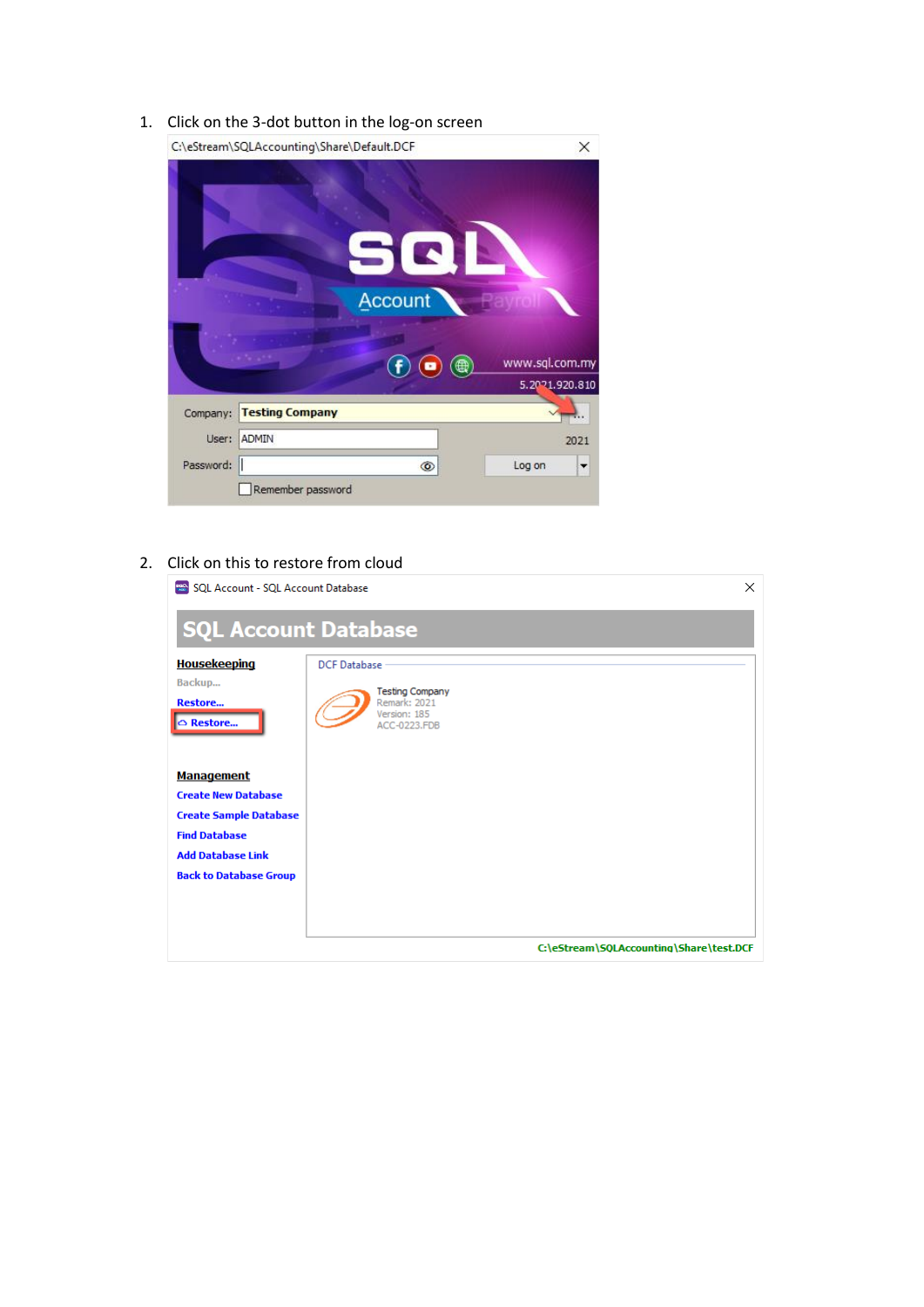3. Login the registered gmail & click on grant access



4. Select the company that you wish to restore from a list of recent backup files (you can see the date and time for each company's latest backup file).

| Restore Database from Cloud                        |      |                                 | ×         |
|----------------------------------------------------|------|---------------------------------|-----------|
| Please select a file for restore:                  |      |                                 |           |
| File Name<br>Testing Company - [2021] - sqlacc.zip | Size | 290 KB Tue, 23/11/2021 10:37:37 | TimeStamp |
|                                                    |      |                                 |           |
|                                                    |      |                                 |           |
|                                                    |      |                                 |           |
|                                                    |      |                                 |           |
| 1 backups                                          |      |                                 |           |
| Refresh                                            |      | OK                              | Cancel    |